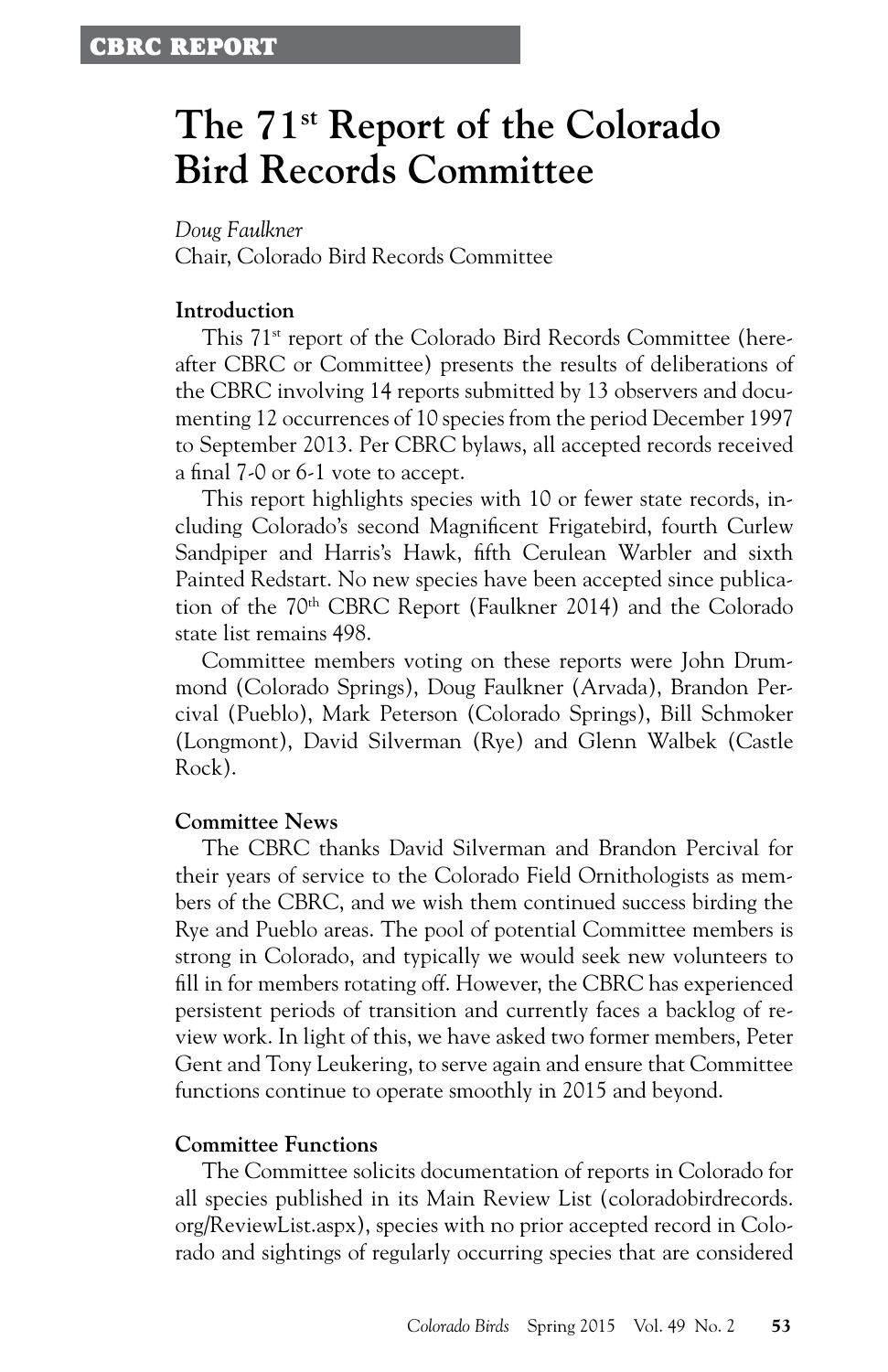out-of-range or out-of-season. Documentary materials should be submitted online at the CBRC website (coloradobirdrecords.org). Alternatively, one can fill out the form printed on the dust jacket of this journal and mail it to the CBRC Chair, or request an electronic document from the Chair or Secretary (see this journal's inside front cover for contact information).

#### **Report Format**

The records in this report are arranged taxonomically following the American Ornithologists' Union (AOU) *Checklist of North*  American Birds (AOU 1998) through the 55<sup>th</sup> Supplement (Chesser et al. 2014). We present the initials of the contributing observer(s), the official accession number and the vote tally in the first round and, if relevant, the second and third rounds (with the number of "accept" votes on the left side of the dash). The total number of state records is given in parentheses after the species scientific name.

The initial observer of the bird is underlined, if known, and is presented first only if that person contributed documentation; additional contributors' follow in alphabetical order by last name. If the initial observer is known with certainty, but did not submit documentation, those initials are underlined and presented last. Observers submitting a photograph or video capture are indicated with a dagger (†) and those who submitted a sketch by a lower-case, italicized "sk" (*sk*). In this report, county names are italicized. Abbreviations are used for the following: reservoir (Res.), state park (SP), and state wildlife area (SWA).

#### **ACCEPTED RECORDS**

**Magnificent Frigatebird** – *Fregata magnificens* (2). The surprise of 2013, not only did an individual of this majestic species find its way to Colorado, but it was photographed in two different counties one week apart (MV†, AM†; 2013-166; 7-0). The bird was first observed on 5 June 2013 by Mark Vaughn while fishing at North Delaney Buttes Lake, *Jackson*. Fortunately, Mr. Vaughn was familiar with the species from time spent in Mexico and along the U.S. Gulf Coast, knew it must be rare in Colorado AND happened to be car-

rying a camera in a waterproof bag. His documentation includes an account and photos of the frigatebird being chased away from North Delaney Buttes Lake by several nesting American Avocets. In a bizarre twist, later that fall Mike Henwood mentioned a second-hand report of a frigatebird at Highline Lake SP, *Mesa*, 12 June 2013. The park manager photographed this bird during its brief stay at the lake. Both sets of photographs show an immature Magnificent Frigatebird with a unique tail pattern—the left fork was about 80% the length of the right fork – clearly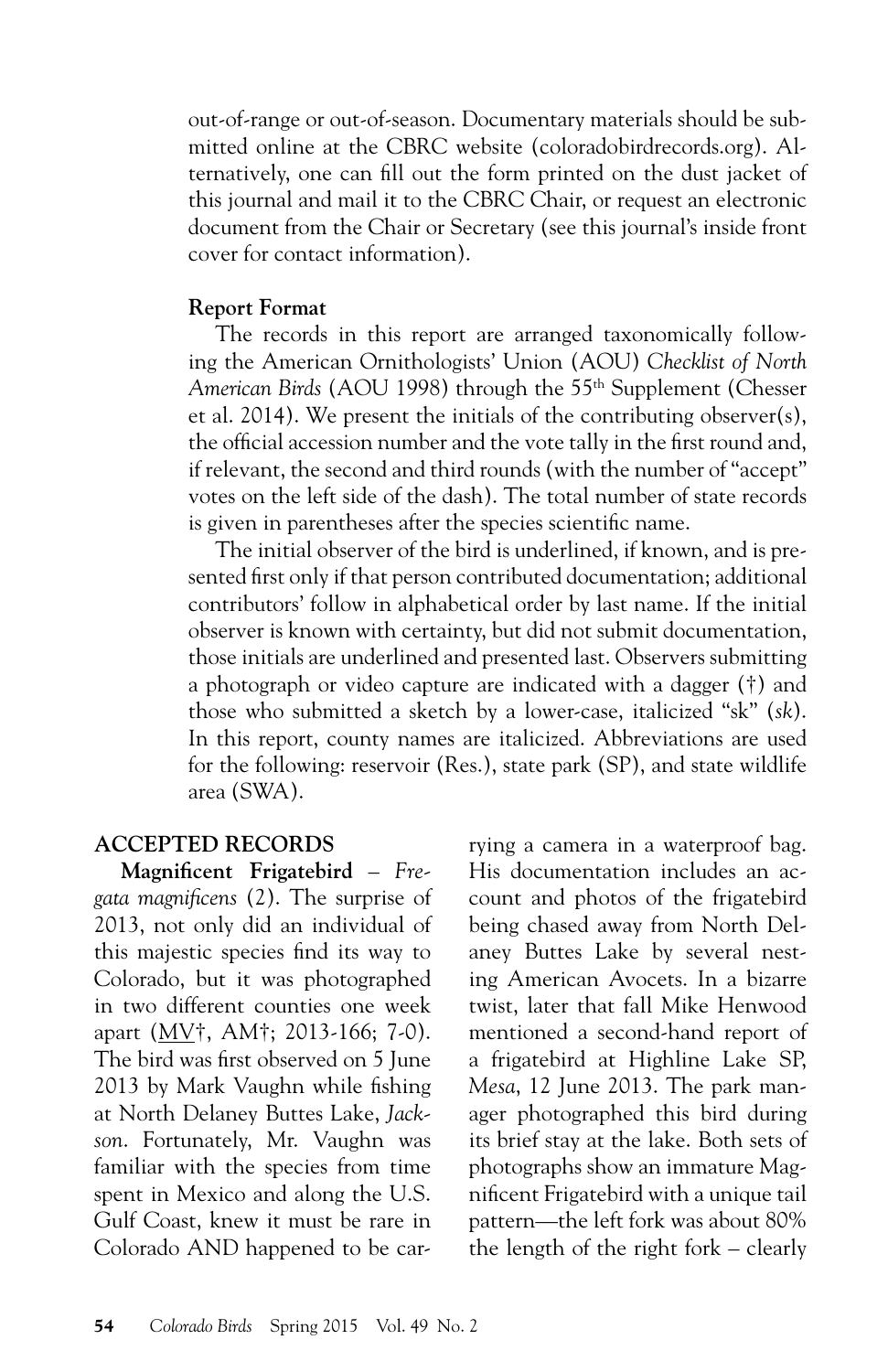establishing that both sightings were of the same individual.

Now then, one wonders about the bird's origin and where it wandered to during the intervening days between 5 and 12 June. Vagrancy of this species into the U.S. interior is typically associated with tropical storms or hurricanes, however, no named storms, either in the Eastern Pacific or Atlantic basins, came anywhere close to Colorado during the days preceding this bird's discovery in Colorado (accuweather. com/en/hurricane/tracker). I am unaware of any reports of this species in Utah or Wyoming the states closest to its occurrence in Colorado, further deepening the mystery of this bird's travels within the region.

**White Ibis** – *Eudocimus albus* (8). An adult was documented for the Alamosa area, *Alamosa*, 28 July 2013 (PN†, BH; 2013-182; 7-0). This bird was present for several days and the CBRC welcomes additional documentation supporting its extended visit. This is Colorado's sixth White Ibis record since 2000 and the first for the San Luis Valley.

**Curlew Sandpiper** – *Calidris ferruginea* (4). An adult in transitional plumage was documented for Jackson Res., *Morgan*, 30 August 2013 (JD†; 2013-192; 7-0). This is the second consecutive year that a Curlew Sandpiper was observed at Jackson Res. In 2012, Steve Mlodinow found a juvenile (2012-103) on 23 August. It is conceivable that these records pertain to the same individual given the rarity of this species in Colorado.

**American Woodcock** – *Scolopax minor* (10). The CBRC received docu-

mentation of one seen in flight at Valco Ponds in Pueblo, *Pueblo*, 15 Dec 1997 (BKP; 2013-102; 6-1). Chronologically, this is Colorado's fifth woodcock record. Of the state's ten records, four were discovered from mid-November to mid-December. The dissenting Committee member felt that while the orange underparts were suggestive of American Woodcock, the report did not sufficiently rule out Wilson's Snipe. The reporting observer noted that a lack of white on the upperwings should rule out Wilson's Snipe. As the dissenting member pointed out, however, Wilson's Snipe does not have a white trailing edge to the upperwing. Instead it is the palearctic Common Snipe (split from Wilson's Snipe as a separate species in 2002) that shows a white trailing edge to the wing's secondary feathers (Chandler 2009) and could be eliminated as a potential contender.

As an aside, although this sighting was 16 years old, the observer had notes that were used to write the documentation. The CBRC is receiving more documentations of "historical" observations than in years past. This is likely the result of eBird editors requiring rare species be documented to the CBRC as part of the validation process for that website. The Committee received 25 documentations of sightings more than five years old (from the submission date) in 2013. The number of such submissions was nine in 2012, six in 2011, and 27 in 2010. From 2005 to 2009, the CBRC received just one documentation of a sighting (excluding museum specimens or special requests) that had occurred at least five years prior to submission.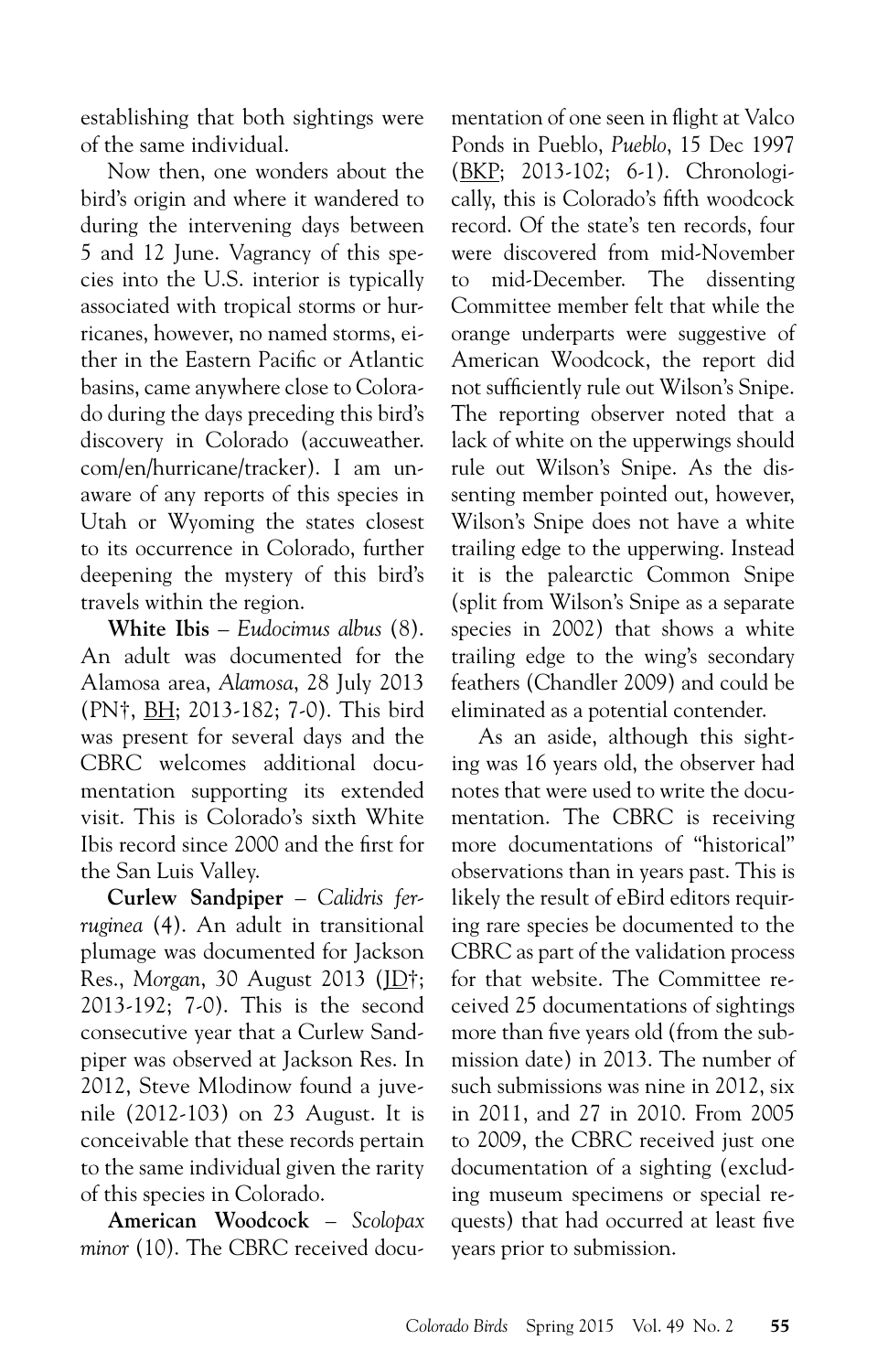**Yellow-bellied Flycatcher** – *Empidonax flaviventris* (8). The Committee accepted two more records of this species in 2013 bringing the total for the state to eight with four of those since 2011. A singing Yellow-bellied Flycatcher at the Lenz Farm shelterbelt, *Yuma*, 25 May 2013 (SM†; 2013-161; 7-0) was the first recorded for that county. Steve Mlodinow followed that sighting up with another during the fall. He found one at Jackson Res., *Morgan*, 10 September 2013 (SM; 2013-203; 7-0). That record is the first for *Morgan*.

**Pacific Wren** – *Troglodytes pacificus* (8). With the acceptance of two more records of Pacific Wren, it appears that Colorado may be on the fringe of the species' regular wintering range. Six of the state's eight accepted records are of individuals occurring in Colorado since Pacific Wren was elevated to full species status in 2010. The Committee has been very conservative in its evaluation and acceptance of documented Pacific Wrens. It's possible that some documentations not accepted as records pertain to this species.

One long-staying individual near the Environmental Learning Center in Ft. Collins, *Larimer*, 4 January 2011 – end of February 2012 ( $[M^{\dagger}$ ; 2012-77; 7-0) represents that county's first record. Another Pacific Wren at Greenhorn Meadows Park, Colorado City, *Pueblo*, 22-31 December 2012 (DS; 2013-11; 7-0) provided that county with its fifth record.

**Smith's Longspur** – *Calcarius pictus* (5). A Smith's Longspur, either a female or transitionally plumaged male, was briefly seen on the ground and in flight within a mixed flock of Horned Larks and other longspurs near Boulder, *Boulder*, 16 April 2013 (BK, PG; 2013-121; 6-1). This individual showed the buffy underparts and white outer tail feathers typical for Smith's Longspur. The dissenting Committee member was concerned that a Chestnut-collared Longspur in delayed molt, which would have buffy underparts similar to Smith's, was not sufficiently ruled out. Also of concern was the apparent lack of white wingbars. Two Committee members in favor of this record were also concerned about the lack of wingbars, although one noted that a review of online photos revealed that some birds showed little to no wingbars. This record is notable in that it is the first for spring migration (the other four records were during fall migration from mid-September to mid-October), it is the first for *Boulder*, and it joins the record from *Park* (2012-154) as the only records away from the far eastern plains.

**Swainson's Warbler** – *Limnothlypis swainsonii* (9). With the exception of one found in July, all of the previous Colorado Swainson's Warbler records have been of birds discovered in May during spring migration, so the appearance of one at Barr Lake SP, *Adams*, 7 September 2013 (CS† *sk*; 2013-198; 7-0) was a bit surprising. However, Swainson's Warblers typically initiate their southward migration in mid-August so this individual's timing in early September fits with that of a fall migrant – one perhaps suffering from a faulty internal compass.

**Cerulean Warbler** – *Setophaga ce-*